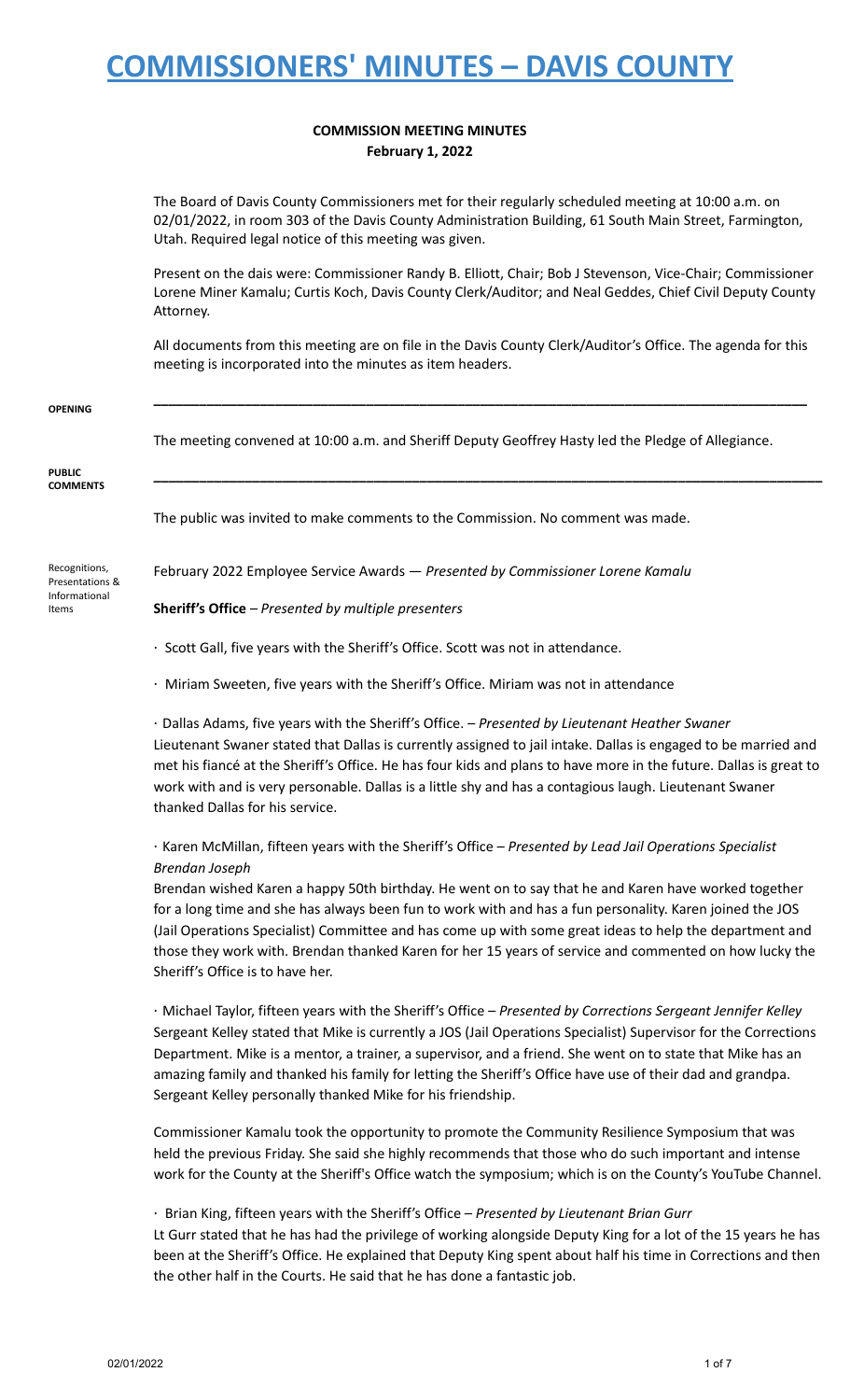Brian is an EVO (Emergency Vehicle Operations) instructor and teaches the officers how to drive. Deputy King spent seven years on the CERT Team (Corrections Emergency Response Team), dealing with incidents and issues at the jail. Brian is very dedicated and fun to work with. Lt Gurr expressed his appreciation to Brian.

· Kenneth Vowles, Fifteen years with the Sheriff's Office. Kenneth was not in attendance.

### **Health Department** *– Presented by Deputy Director Rachelle Blackham*

· Randy Olson, five years with the Health Department. Rachelle explained that it is a privilege to present Randy his award as she is the one who hired him, has watched him grow, and recently promoted him. She stated that Randy is currently the Water Resource Bureau Manager where he represents the County on several State Boards involving swimming pools, waste water and other special projects. Randy is extremely hardworking. He also works in helping irrigate and farm up in the north end of Davis County. Rachelle advised that Randy has taken the opportunity to get his Master's Degree. He is married and has three kids as well. Rachelle thanked Randy for his years of service.

### **Library** *– Presented by Commissioner Kamalu*

- · Molly Ross, five years with the Library. Molly was not in attendance.
- · Michele Hollnagel, 25 years with the Library. Michele was not in attendance.

### **Attorney** *– Presented by Davis County Attorney Troy Rawlings*

· Cheryl Martinez, ten years with the Attorney's Office. Cheryl was not in attendance. Troy said Cheryl is an incredible paralegal. He stated he would stack Cheryl up against any paralegal in Utah.

· Chris Holmes, 25 years with the Attorney's Office. Troy stated that to be successful in any organization you have to have people and he considers Chris as his people. Chris works in legal tech as a secretary. Troy explained that when he has a question, Chris is who he calls as she either knows the answer off the top of her head or she will have the answer to you in seconds by text or email. Chris is one of those invaluable people in the Attorney's Office and gets everything done correctly either on time or early. Troy stated he hopes he leaves before Chris does because he does not want to be in the office without her.

### **Recorder** *– Presented by Davis County Recorder Richard Maughan*

· Lifang "Annie" Carthel, 25 years with the Recorder's Office. Richard explained that Lifang was born in Taiwan and they call her Annie in the office. He said that Annie's smile lights up the room. Annie's main responsibility in the Recorder's Office is the copious amounts of mail they get in every week. She examines those documents for recordability and documents the ones that are not able to be recorded and sends them back to the sender. Annie also helps with customer service. Richard expressed his appreciation and love for Annie.

Commissioner Kamalu commented on how much she and the other Commissioners love the days they get to do the Employee Service Awards. She continued by stating that Davis County is great because of its employees and the community they serve.

**\_\_\_\_\_\_\_\_\_\_\_\_\_\_\_\_\_\_\_\_\_\_\_\_\_\_\_\_\_\_\_\_\_\_\_\_\_\_\_\_\_\_\_\_\_\_\_\_\_\_\_\_\_\_\_\_\_\_\_\_\_\_\_\_\_\_\_\_\_\_\_\_\_\_\_\_\_\_\_\_\_\_\_\_\_\_\_\_**

#### **BUSINESS/ ACTION**

*Attorney's Office*

Terms of Service #2022-0048 for the American Institute of Architects (AIA) contract documents online service

**1. Terms of Service #2022-0048 for the American Institute of Architects (AIA) contract documents online service** — *Presented by Attorney's Office Senior Civil Counsel Michael Kendall*

Mike explained that he has conversed heavily with Attorney Neil Geddes, Attorney Troy Rawlings, Facilities Director Lane Rose, Mitch from Facilities West, and Public Works Director Adam Wright about these contract documents given the size and complexity of the capital projects both in Public Works and building improvements in the County. He advised this contract was under the threshold for the dollar amount of the \$3,000 expenditure.

The contract period is  $01/27/2022$  to  $01/26/2023$ . The payable amount is \$2,711.89 (after tax is refunded).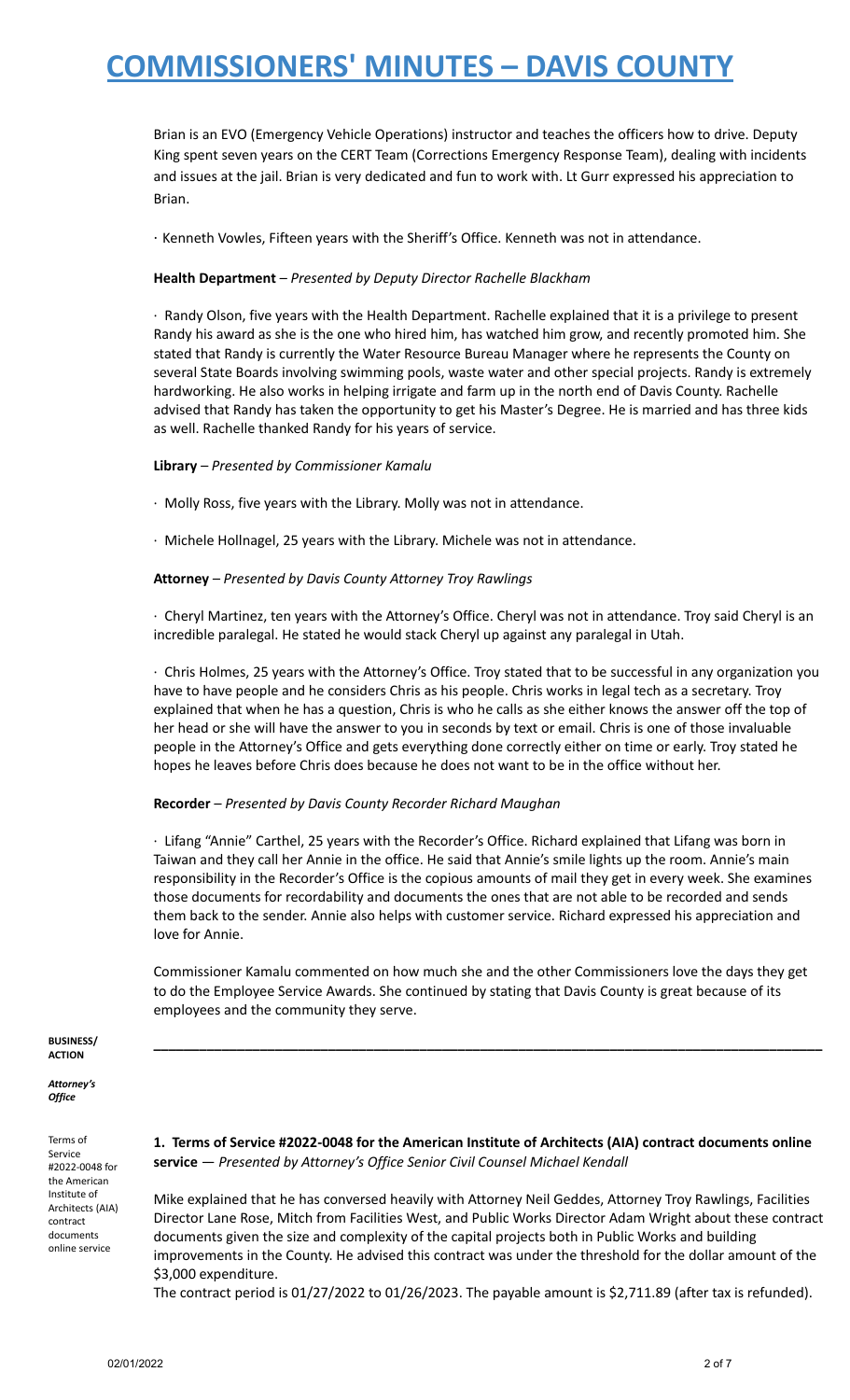Amendment #01-1993-D to the terms of the Davis County Ordinance No. 01-1993 Franchise-Mountain Fuel Supply Company

**2. Amendment #01-1993-D to the terms of the Davis County Ordinance No. 01-1993 Franchise- Mountain Fuel Supply Company** — *Presented by Attorney's Office Senior Civil Counsel Michael Kendall*

Mike clarified that the company used to be called Mountain Fuel and is now Dominion Energy. This agreement extends the term of this Franchise Agreement by two years. The contract period is 03/25/1993 to 08/31/2024.

Commissioner Kamalu asked Mike what the benefits are that come with the American Institute of Architects contract. Mike answered by saying that the AIA forms are some of the most well-known and accepted forms throughout the construction industry, particularly with building improvements. General Contractors and architects utilize those forms and are very familiar with them. These forms favor the owner or the architect. He clarified that Davis County is the owner and that is part of the reason these documents were sought after. Mike explained that it is easier to interact, negotiate, and find terms of fairness and simplicity when utilizing form documents.

> Motion to Approve Items 1-2: Com. Stevenson Seconded: Com. Kamalu All voted Aye

*CED*

Agreement #2022-0049 Settlement Agreement and Release of Claims with Chevron U.S.A. Inc.

**3. Agreement #2022-0049 Settlement Agreement and Release of Claims with Chevron U.S.A. Inc.** — *Presented by Community and Economic Development Director Kent Andersen*

Kent stated that on February 19, 2021, Chevron was issued a Notice of Violation with a follow-up revised Notice of Violation Order on April 28, 2021. The revised Notice of Violation Order was related primarily to Chevron's ISOALKY Project. To resolve our differences and avoid a lengthy legal dispute, the parties agreed to the proposed settlement agreement and release of claims. The contract period begins 02/01/2022. The receivable amount is \$495,000.

Agreement #2022-0050 with Anime Town for the Anime trade show that is expanding into Utah

**4. Agreement #2022-0050 with Anime Town for the Anime trade show that is expanding into Utah** — *Presented by Community and Economic Development Director Kent Andersen*

The contract period is 06/09/2022 to 06/12/2022. The receivable amount is \$6,171.83.

Agreement #2022-0051 with Down to Earth Movement LLC for the new car show expanding into Utah

**5. Agreement #2022-0051 with Down to Earth Movement LLC for the new car show expanding into Utah** — *Presented by Community and Economic Development Director Kent Andersen*

The contract period is 05/21/2022 to 05/22/2022. The receivable amount is \$3,351.70.

Commissioner Kamalu commented that she loves the way "expanding into Utah" is phrased. She stated it is nice to have other events coming back now that the Mass Vaccination Clinic is not utilizing that space at the Events Center.

> Motion to Approve Items 3-5: Com. Kamalu Seconded: Com. Stevenson All voted Aye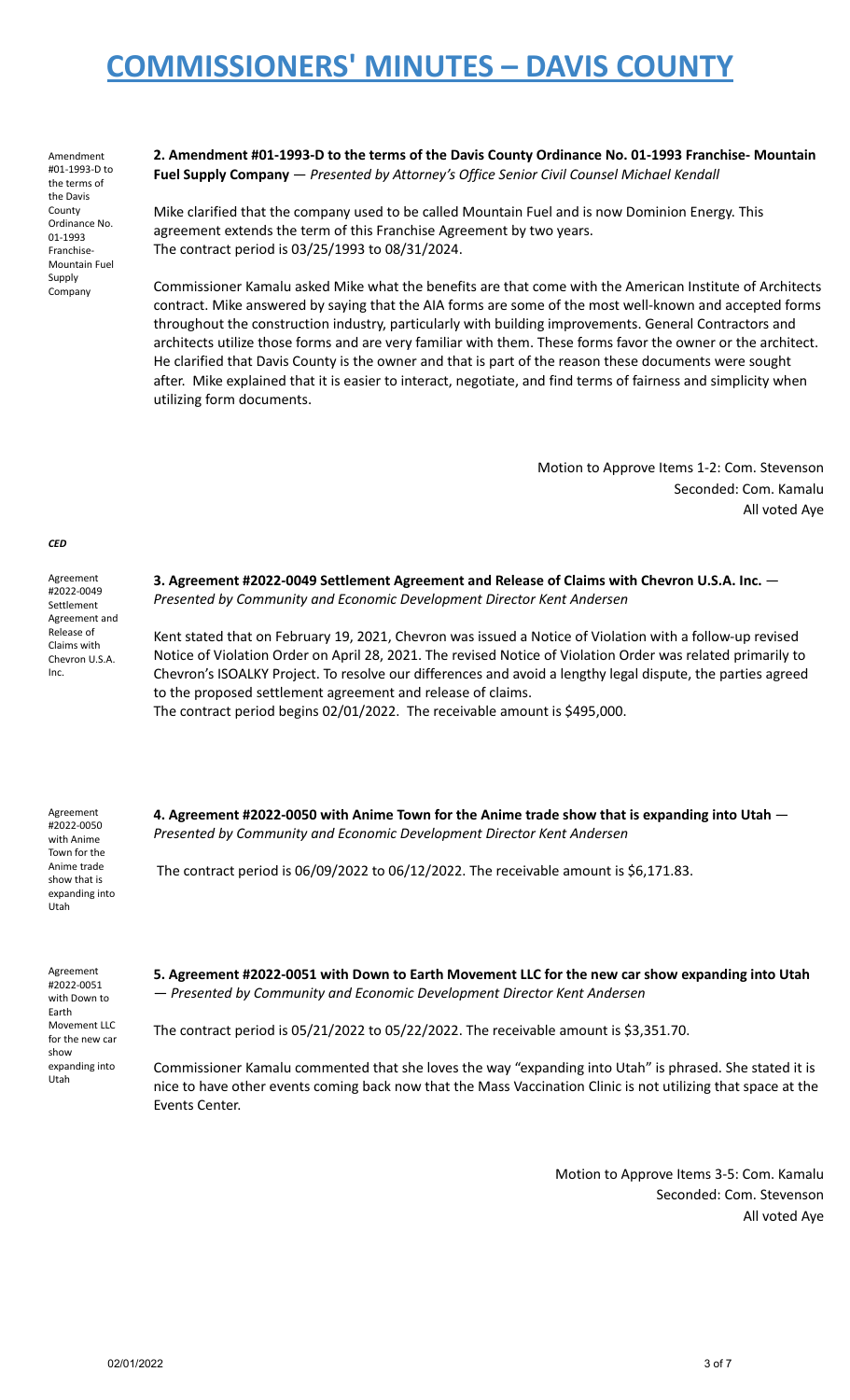#### *Facilities*

Change Order #2020-0361-C with Hogan & Associates Construction, Inc.

**6. Change Order #2020-0361-C with Hogan & Associates Construction, Inc. which includes tenant basement changes, EV chargers upgrades, and unforeseen site and building conditions for the Memorial Court House renovation project** — *Presented by Facilities Director Lane Rose*

Lane explained that the old 1890 stairs in the basement of the courthouse were in the way of the ductwork. He advised that there were stairs found on the east side that were buried and the hallway that was demolished connected to the 50's and 30's additions where there was stone that needed to be repaired and cleaned up.

The contract period is 02/01/2022 to 12/31/2022. The payable amount is \$352,755.07.

Motion to Approve: Com. Stevenson Seconded: Com. Kamalu All voted Aye

#### *Information Systems*

Summary List #2022-0052 of new RediWeb customers for the 4th quarter of 2021

Agreement #2022-0053 with Les Olson Company for Goldfax network fax software with three years of support

**7. Summary List #2022-0052 of new RediWeb customers for the 4th quarter of 2021** — *Presented by Information Systems Director Mark Langston*

The contract period began 01/25/2022. The receivable amount is various amounts depending on usage.

**8. Agreement #2022-0053 with Les Olson Company for Goldfax network fax software with three years of support** — *Presented by Information Systems Director Mark Langston*

Mark explained that the County will be replacing all of the fax machines to connect to a network in internet faxing.

The contract period is 02/01/2022 to 01/31/2025. The payable amount is \$14,630.

Commissioner Stevenson asked Mark if most faxes have become the internet. Mark answered by stating the County still has a lot of faxes that go through fax, mostly HIPAA Laws and medical documents that cannot be electronically modified.

> Motion to Approve Items 7-8: Com. Stevenson Seconded: Com. Kamalu All voted Aye

#### *Public Works*

Agreement #2022-0054 with Hooper Irrigation Company

**9. Agreement #2022-0054 with Hooper Irrigation Company requiring written Notice of Abandonment for South Arm of Howard Slough** — *Presented by Public Works Director Adam Wright*

Adam explained that this agreement comes after a lot of going back and forth for about a year trying to get access to this easement. Hooper Irrigation wanted a written Notice of Abandonment of the south arm of Howard Slough in the event that the County ever decided to pull it out of our ordinance as a jurisdictional channel. He advised that this will be the last agreement and work should begin within a week of signing this agreement.

The contract period begins 02/01/2022.

Commissioner Kamalu asked Adam to explain what the south arm of Howard Slough is. Adam explained that a slough is a natural drainage that typically feeds wetland. The Howard Slough comes in Weber County and this is one of the small branches that shoots off on the south arm of it. He further explained that this is only a 24 inch pipe running through the slough. Adam went on to state that there are irrigation channels that divert through and end up in this slough.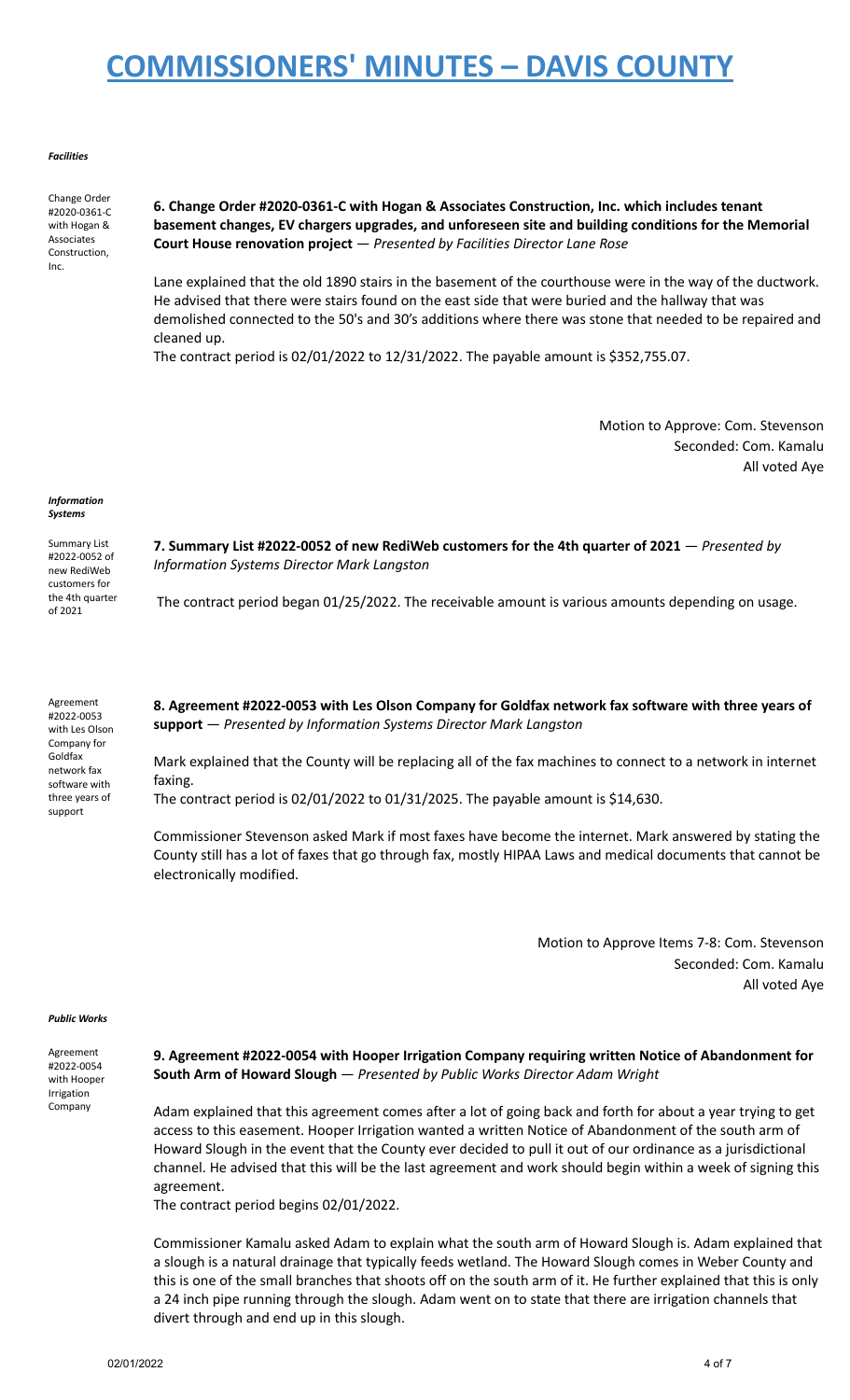Commissioner Stevenson thanked Adam as this has been a major process to get this project accomplished. He expressed his appreciation to the attorneys and everyone who has been involved in this.

> Motion to Approve: Com. Stevenson Seconded: Com. Kamalu All voted Aye

#### *Sheriff's Office*

Memo of Understanding #2021-340-A with the Utah Attorney General's Office and acceptance of the grant award

**10. Memo of Understanding #2021-340-A with the Utah Attorney General's Office and acceptance of the grant award from the Utah Attorney General's Office to enforce laws regarding Internet Crimes Against Children (ICAC), and to operate the ICAC Task Force** — *Presented by Sheriff Chief Deputy Susan Poulsen*

The contract period is 07/01/2021 to 06/30/2022. The receivable amount is \$10,000.

Amendment #2017-0030-A to the Medical **Consulting** Services Contract with Dennis J. Wyman, M.D.

**11. Amendment #2017-0030-A to the Medical Consulting Services Contract with Dennis J. Wyman, M.D. extending the term of the contract from September 30, 2022 to December 31, 2022** — *Presented by Sheriff Chief Deputy Susan Poulsen*

The contract period is 09/12/2017 to 12/31/2022.

Memo of Agreement #2022-0055 with the Federal Emergency Management Agency (FEMA) Integrated Public Alert and Warning System (IPAWS)

**12. Memo of Agreement #2022-0055 with the Federal Emergency Management Agency (FEMA) Integrated Public Alert and Warning System (IPAWS) Program Office regarding the utilization and security of the Davis County Interoperable System(s).** — *Presented by Sheriff Chief Deputy Susan Poulsen*

The contract period is 02/01/2022 to 02/01/2025.

Agreement #2022-0056 Shared Agency Agreement with Motorola for the Flex software for dispatch consolidation purposes

**13. Agreement #2022-0056 Shared Agency Agreement with Motorola for the Flex software for dispatch consolidation purposes** — *Presented by Sheriff Chief Deputy Susan Poulsen*

The contract period begins 2/1/2022.

Motion to Approve Items 10-13: Com. Kamalu Seconded: Com. Stevenson All voted Aye

**CONSENT ITEMS**

Commissioner Stevenson moved to recess to the Board of Equalization. Commissioner Kamalu seconded the motion. All voted Aye.

**\_\_\_\_\_\_\_\_\_\_\_\_\_\_\_\_\_\_\_\_\_\_\_\_\_\_\_\_\_\_\_\_\_\_\_\_\_\_\_\_\_\_\_\_\_\_\_\_\_\_\_\_\_\_\_\_\_\_\_\_\_\_\_\_\_\_\_\_\_\_\_\_\_\_\_\_\_\_\_\_\_\_\_\_\_\_\_\_**

**\_\_\_\_\_\_\_\_\_\_\_\_\_\_\_\_\_\_\_\_\_\_\_\_\_\_\_\_\_\_\_\_\_\_\_\_\_\_\_\_\_\_\_\_\_\_\_\_\_\_\_\_\_\_\_\_\_\_\_\_\_\_\_\_\_\_\_\_\_\_\_\_\_\_\_\_\_\_\_\_\_\_\_\_\_\_\_\_**

**BOARD OF EQUALIZATION**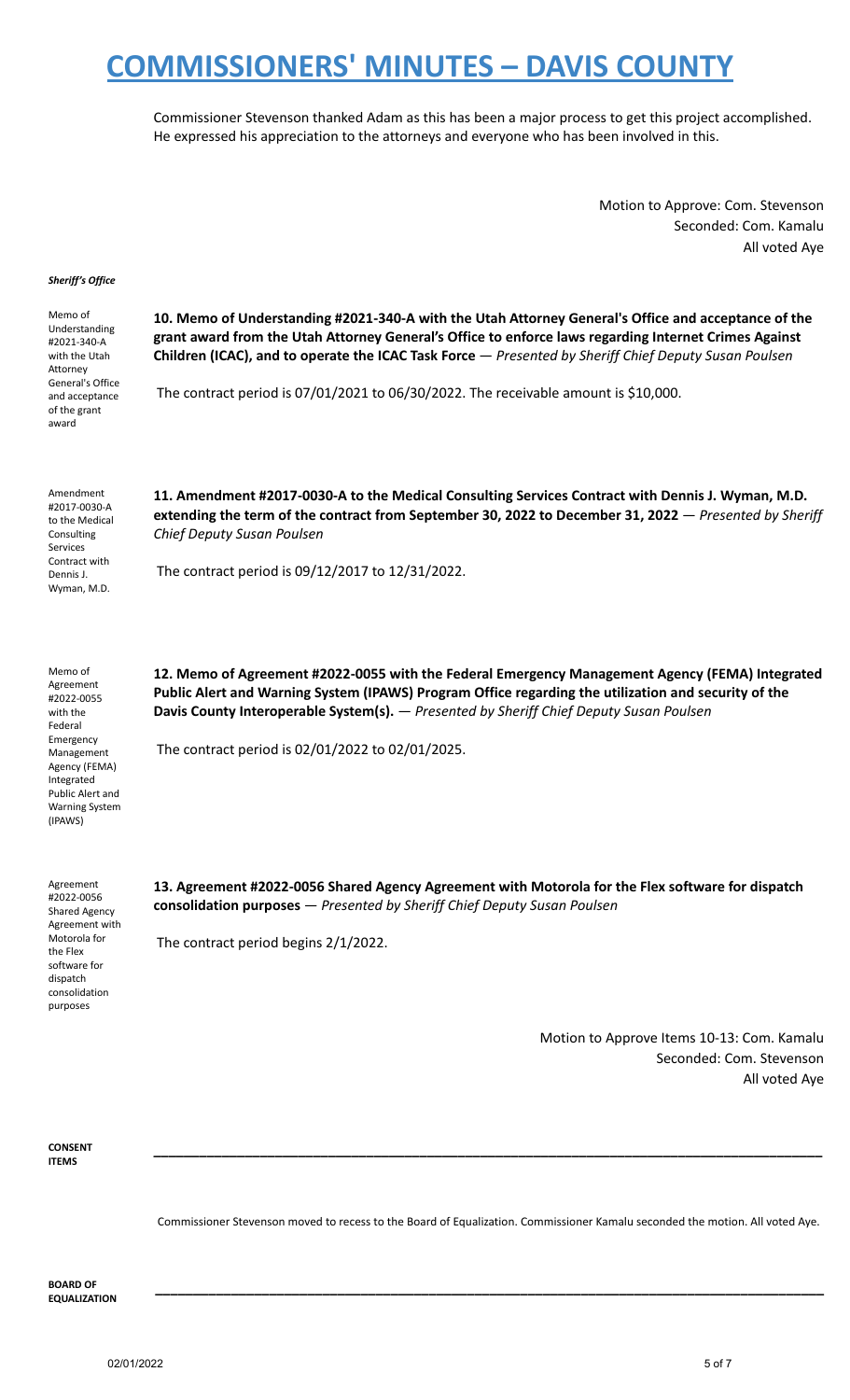Property Tax Register

Property Tax Register matters were presented by Curtis Koch, Davis County Clerk/Auditor, as follows:

### **Auditor's Adjustments:**

- One Approved Appeals Report, totaling \$198,480
- Ten No Change in Value Appeals Report

**Corrections:**

• Fifteen Veteran Tax Abatements, totaling \$11,466.92

Motion to Approve: Com. Stevenson Seconded: Com. Kamalu All voted Aye

Commissioner Stevenson moved to reconvene the Commission Meeting. Commissioner Kamalu seconded the motion. All voted Aye.

Commissioner Elliott invited comments from the dais.

**Clerk/Auditor Curtis Koch** commented, stating that throughout the month of January the Clerk/Auditor's Office held a series of Election Integrity presentations. Curtis Koch invited Chief Deputy Clerk Brian McKenzie to highlight those events and to make an announcement.

**Brian McKenzie** stated that Election Integrity was the Clerk/Auditor's theme for the month of January, in order to help educate Davis County citizens on how elections are administered in Davis County and in Utah. There is a large amount of misinformation that is being shared nationwide and we are seeing that influence here in Utah. The Clerk's Office has made the effort to give the opportunity for people to come in and learn how elections are administered. Brian advised that they had great participation in these events and a number of County employees came in and participated. He further stated that the members of the community who attended had some really incredible questions. A news reporter from Fox 13 gave us the motto of "No question is off limits" for those presentations.

Brian advised that the Clerk's Office has chosen "Secure Elections for you in 2022" as this year's slogan. He stated that is the Clerk team's commitment to the Davis County citizens, that elections have and will continue to be secure now and into the future and as a part of that, the Clerk's Office will continue to hold Election Integrity Open Houses each month through 2022.

**Commissioner Kamalu** asked Brian McKenzie to continue to send the invites to these open houses to the digital Davis County Newsletter. She went on to say that she thinks it is tremendous that as a Clerk, Brian has been so transparent for the public for so long. She stated that long before she was a Davis County Commissioner, she came in to see how the election process works in her own county and she has never forgotten that.

Brian advised that the dates for those Election Integrity Open Houses will be shared on the Davis County website, social media and the Davis County Connector.

**Curtis Koch** thanked Fox 13 as they spent two hours at the Davis County Administration Building, touring the facility and asking questions. They put on a good piece on the news and he stated he really appreciated them taking the time to dig in and get the information correct.

**\_\_\_\_\_\_\_\_\_\_\_\_\_\_\_\_\_\_\_\_\_\_\_\_\_\_\_\_\_\_\_\_\_\_\_\_\_\_\_\_\_\_\_\_\_\_\_\_\_\_\_\_\_\_\_\_\_\_\_\_\_\_\_\_\_\_\_\_\_\_\_\_\_\_\_\_\_\_\_\_\_\_\_\_\_\_\_\_**

**COMMISSION COMMENTS**

> **Commissioner Kamalu** commented on the Fourth Annual Community Resilience Symposium that happened Friday January 28, 2022. That event started with the previous Commission and lots of work from our community partners go into it each year. With the pandemic, the tremendous wind storm damage, fire, the earthquake, and even the tornado, our County could benefit from understanding resilience. Every year, experts teach and train on a professional level, however, their presentations are made for the layperson as well. The professionals who have attended have said that this little symposium in Davis County is the best they have attended throughout the nation, which really says something as the cost is either free or the maximum of about thirty dollars. Commissioner Kamalu explained that the pandemic forced them to hold this event virtually and she expressed her gratitude to Information Systems who has put this event on YouTube the last two years. She encouraged everyone to watch the presentation on the County YouTube channel [https://www.youtube.com/channel/UC-mI\_PWu5nrVZmb9Zh\_4sGA]. She stated these presentations were designed to help both individuals and families. Between the people who attended and those who have watched it online, last year's symposium has been viewed over 2,000 times.